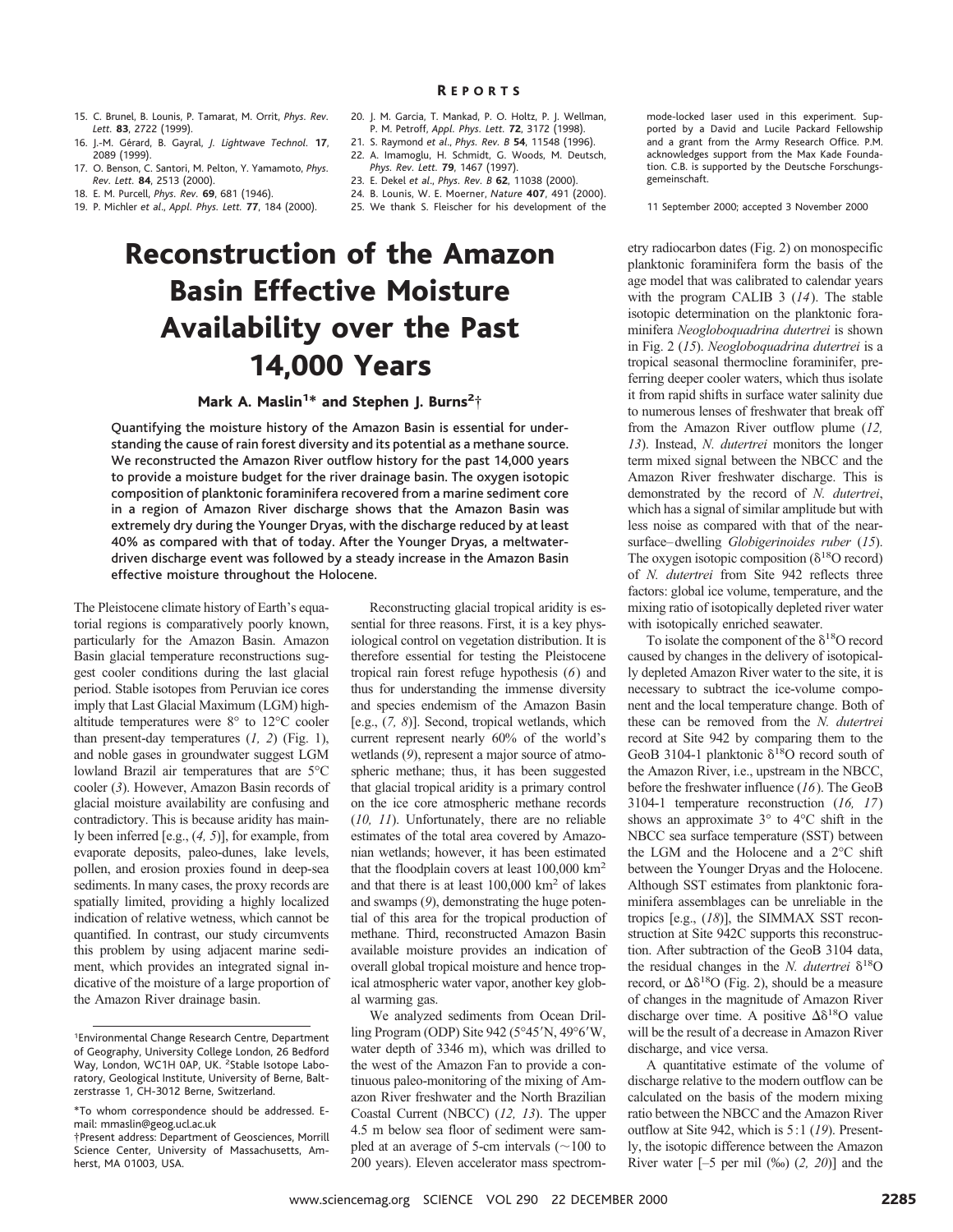NBCC  $[+1\% (13, 16, 17)]$  is 6‰. The positive values calculated for our  $\Delta\delta^{18}$ O curve in Fig. 2 require either a decrease in the volume of isotopically depleted river water reaching the site, an increase in the  $\delta^{18}$ O value of the river water, or some combination of the two. As a first estimate, we adjusted the  $\delta^{18}O$  value of the Amazon River discharge for only the increase in  $\delta^{18}$ O of water vapor associated with changes in the average  $\delta^{18}O$  value of seawater, which, during the Younger Dryas, would be  $\sim 0.7\%$ . In this case, the enrichment of 0.5‰ in foraminifera $\delta^{18} \mathrm{O}$  observed during the Younger Dryas represents a reduction of 55% in Amazon River discharge. However, other climate changes may have independently led to changes in the  $\delta^{18}O$ value of the Amazon River that would affect this calculation. Average annual temperatures in the Amazon Basin were 4° to 5°C lower during the LGM, compared with those of today (*3*), and we infer that temperatures were probably lower by a similar amount during the Younger Dryas. This temperature decrease would have led to a decrease in  $\delta^{18}$ O of the river water of  $\sim$ 1‰, producing a calculated Younger Dryas Amazon River discharge that is 45% of the modern value. Alternatively, the decreased precipitation would have increased the  $\delta^{18}$ O value of Amazon River water through a reverse amount effect [e.g., (*2, 20*)]. For example, the relation between monthly averages of  $\delta^{18}$ O and rainfall amount for Manaus, Brazil (*21*), indicates that a 50% decrease in precipitation should be associated with an increase of  $\sim$ 2‰ in average  $\delta$ <sup>18</sup>O values of precipitation. Adjusting the Younger Dryas calculated outflow for this reverse amount effect through an iterative process results in a calculated outflow that is 61% of the modern value. In Fig. 2, we use this conservative Younger Dryas calculation to provide a minimum estimate in the reduction of Amazon River outflow during the past 14,000 years (14 ky).

The reconstructed Amazon River outflow history (*N. dutertrei* Δδ<sup>18</sup>O record) bears a striking resemblance to the Peruvian Lake Junin  $\Delta\delta^{18}$ O record, another measure of effective moisture in equatorial South America (*22*). Both records show an extremely dry Younger Dryas with a sudden shift to wetter conditions at the Younger Dryas–Holocene transition and steadily increasing effective moisture levels through the Holocene (Fig. 2). The extremely dry Younger Dryas is supported by glaciological, lake, and Amazon Fan studies [e.g., (*1, 2, 23, 24*)]. The reduced Amazon River outflow is also illustrated by a marked positive deviation in both planktonic foraminifera calcite (*13*) and total organic carbon  $\delta^{13}$ C that indicates a stark reduction in the Amazon discharge of dissolved organic matter enriched in 12C (*25*).

The only major difference between the marine and lake moisture records is that there is an Amazon discharge event ("DE" in Fig. 2) in the *N. dutertrei* Δδ<sup>18</sup>O record at 11,800 years ago

#### R EPORTS

(11.8 ka). This discharge event is also coeval with a major warming of the Andes ice sheet (*1*) and could be due to meltwater discharge. This is supported by corresponding peaks in the lithogenic/biogenic ratio and the magnetic S ratio (*4*) at Site 942. The S ratio (the ratio of isothermal remanent magnetization to saturated isothermal remanent magnetization, which measures the proportion of high-coercivity magnetic minerals to low-coercivity ferrimagnetic minerals) is particularly important because it indicates an increase in the magnetite contribution and hence deposition of more andesite from the Andes. However, the outflow estimate in Fig. 2 must be seen as an overestimation during the discharge event because any meltwater input will inject more negative  $\delta^{18}O$  into the Amazon River system. However, in addition, we suggest that the discharge peak could be a combination of both Andean meltwater and an increase in precipitation, because there is insufficient ice volume from a partial melting of the Andean ice caps to account for the extent of the discharge.

tions in the effective moisture at Lake Junin could be due to the variations in the position of the Intertropical Convergence Zone (ITCZ) and the intensity of convection in the Amazon Basin. Our results indicate that these changes in aridity seen at Lake Junin are not just a local signal but are representative of a much wider area. Today, intense summer convection over the Amazon Basin results in a southward penetration of the ITCZ (*26*) (Fig. 1). This draws moist air from the Atlantic Ocean across the Amazon Basin, which brings large amounts of rainfall. It has been suggested that, during the LGM and Younger Dryas, the atmospheric circulation was more zonal [e.g., (*27*)]. This would have prevented the summer penetration of the ITCZ into the Amazon Basin and thus greatly reduced precipitation. This is shown in our effective moisture reconstruction of the Amazon Basin and supported by the model experiments of Hostetler and Mix (*28*). This hypothesis is also supported by lake data from the Bolivian Altiplano (*29*), which show an increased eastward penetration of South Atlan-

Seltzer *et al.* (*22*) suggested that the varia-



**Fig. 1.** Map of the present-day summer and winter locations of the ITCZ and the major wind and hence moisture sources over the Amazon Basin (*26*). Key paleoclimate studies for the Amazon Basin are shown with the following numbers: 1, El Valle; 2, Fuquene VII; 3, Lake Valencia; 4, Cariaco Trench; 5, Ogle Bridge; 6, Lake Moreiru; 7, Laggoa da Curuça; 8, Serra dos Carajás; 9, Salitre; 10, Catas Altas; 11, Rondonia; 12, Lake Pata; 13, Caqueta´ River; 14, Mera/San Juan Bosco; 15, Sajama ice core (*2*); 16, southern Bolivian Altiplano lakes (*29, 30*); 17, GeoB 3104-1 (*16, 17*); 18, Ceara Rise (*31*); and 19, Amazon Fan ODP Site 932 (*24*). The full references for sites 1 to 14 can be found in work by Haberle and Maslin (*24*). H, high-pressure area; L, low-pressure area.